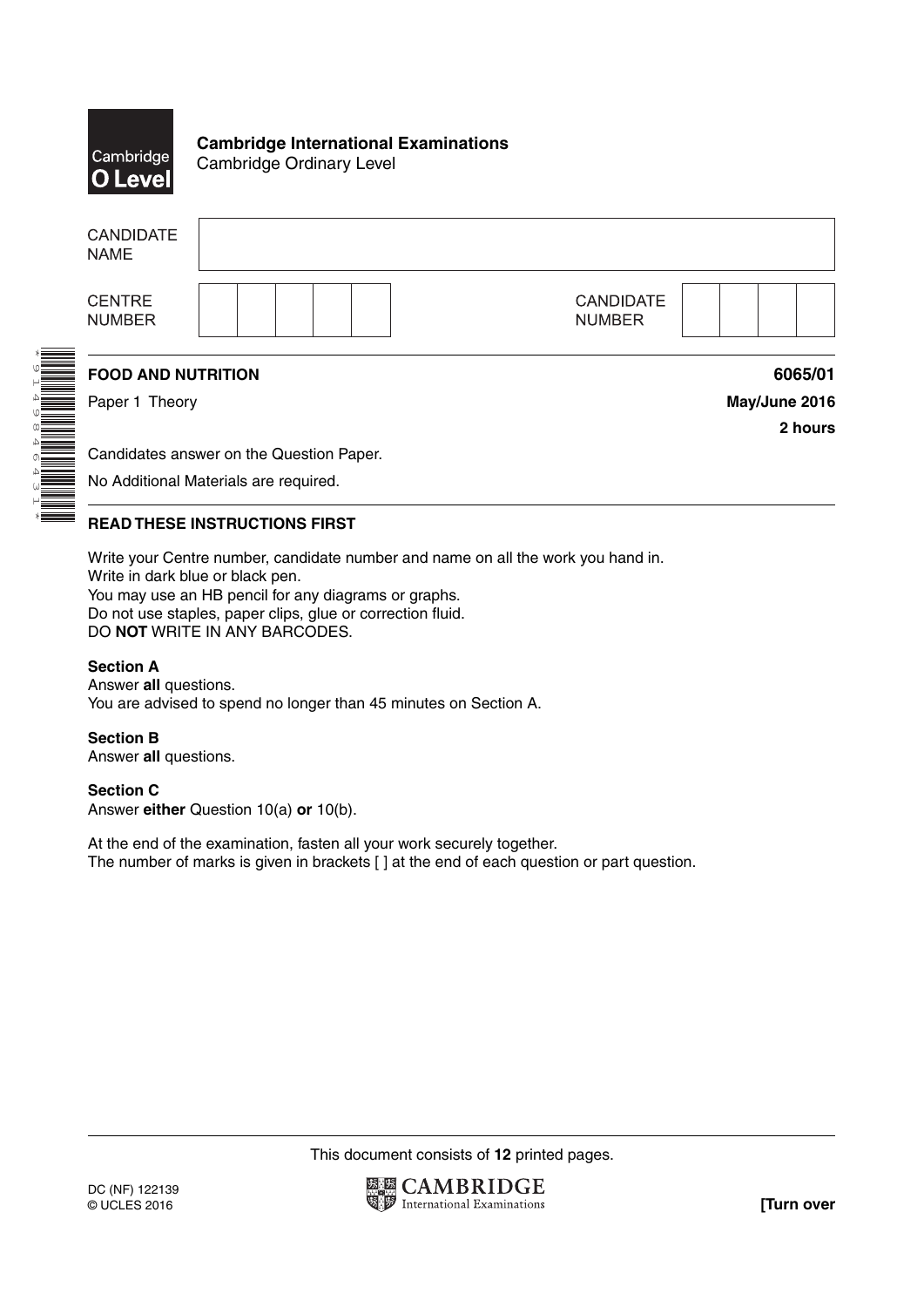# **Section A**

# Answer all questions.

| 1 | (a) Define the term metabolism.                                                       |
|---|---------------------------------------------------------------------------------------|
|   |                                                                                       |
|   | (b) State three different uses of energy in the body.                                 |
|   |                                                                                       |
|   |                                                                                       |
|   | $[3]$                                                                                 |
|   | (c) Fats provide the body with energy.                                                |
|   | State four other functions of fats in the body.                                       |
|   |                                                                                       |
|   |                                                                                       |
|   |                                                                                       |
|   | [4]                                                                                   |
|   | (d) Starches and sugars are carbohydrates.                                            |
|   | Explain four health problems that may occur when a person eats too much carbohydrate. |
|   |                                                                                       |
|   |                                                                                       |
|   |                                                                                       |
|   | $[4]$                                                                                 |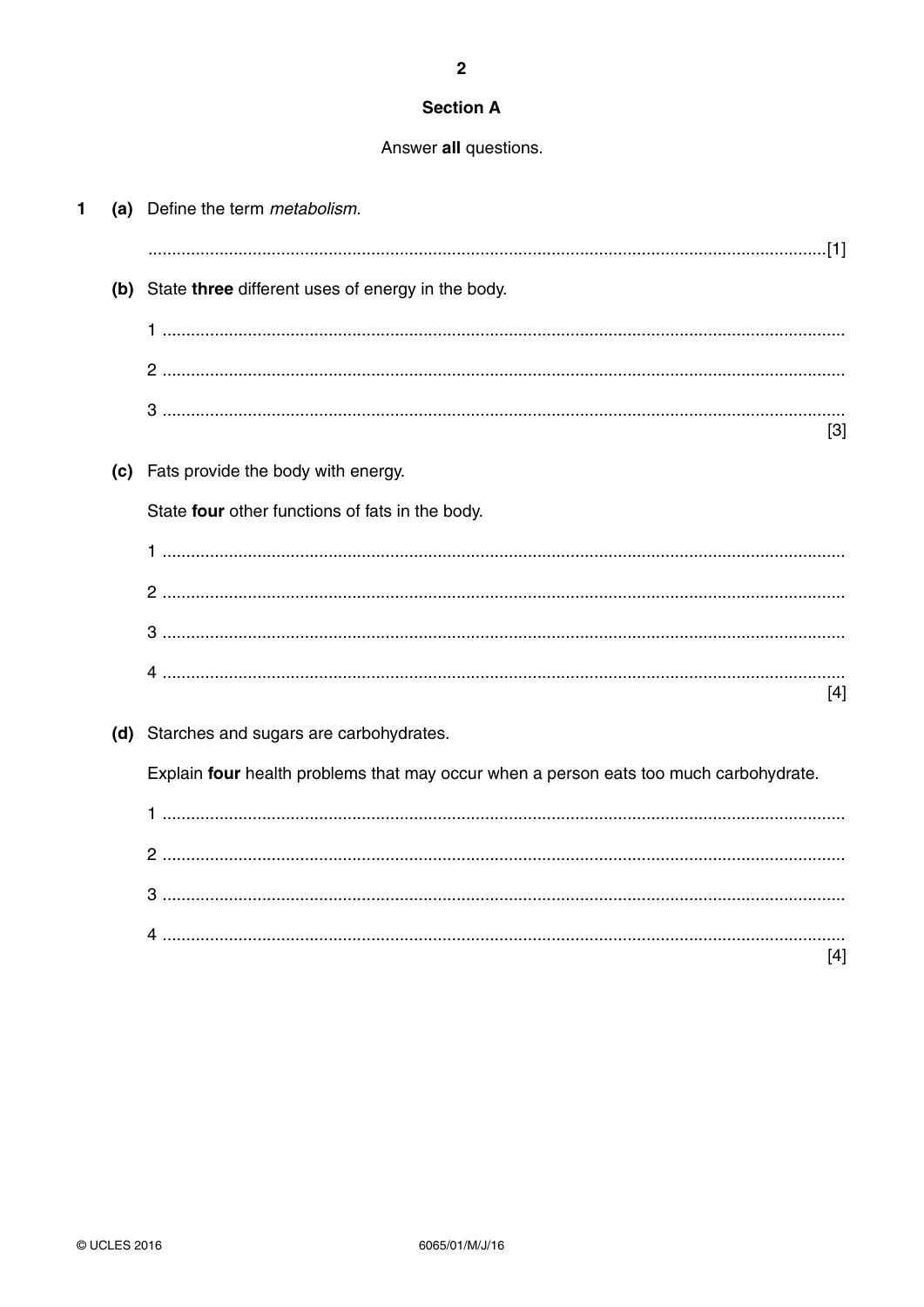|             | (e) | (i)  | Name four sources of high biological value (HBV) protein.          |               |
|-------------|-----|------|--------------------------------------------------------------------|---------------|
|             |     |      |                                                                    |               |
|             |     |      |                                                                    |               |
|             |     |      |                                                                    | $[2]$         |
|             |     | (ii) | Name four sources of low biological value (LBV) protein.           |               |
|             |     |      |                                                                    |               |
|             |     |      |                                                                    | $[2]$         |
|             |     |      |                                                                    |               |
|             |     |      |                                                                    | [Total: 16]   |
| $\mathbf 2$ |     |      | (a) Describe the chemical digestion of cooked starch in the mouth. |               |
|             |     |      |                                                                    |               |
|             |     |      |                                                                    |               |
|             |     |      |                                                                    |               |
|             | (b) |      | Name the part of the digestive system where fats are digested.     |               |
|             |     |      |                                                                    |               |
|             | (c) |      | Name the substance which emulsifies fats.                          |               |
|             |     |      |                                                                    |               |
|             |     |      |                                                                    |               |
|             |     |      | (d) Name an enzyme which breaks down proteins.                     |               |
|             |     |      |                                                                    | .[1]          |
|             | (e) |      | Name the end product of protein digestion.                         |               |
|             |     |      |                                                                    |               |
|             |     |      |                                                                    | [Total: $6$ ] |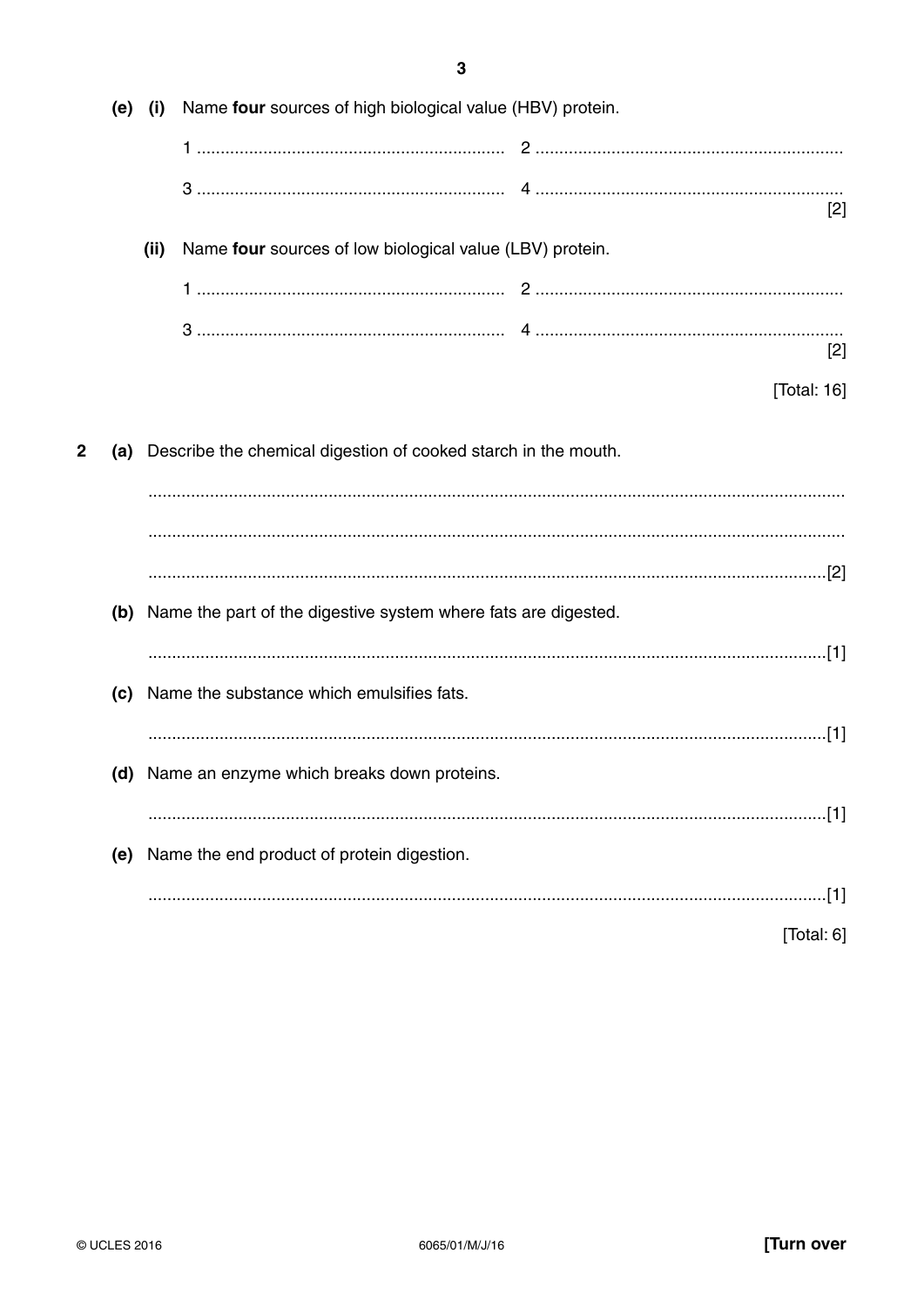| 3 |           | Complete the following sentences about B group vitamins.                                               |
|---|-----------|--------------------------------------------------------------------------------------------------------|
|   |           | Vitamin $B_1$ is also known as thiamin. Three good sources of thiamin are yeast extract,               |
|   |           |                                                                                                        |
|   |           |                                                                                                        |
|   |           |                                                                                                        |
|   |           |                                                                                                        |
|   |           | A deficiency of vitamin $B_3$ can lead to the disease pellagra. One of the symptoms of this disease is |
|   |           | [6]                                                                                                    |
|   |           | [Total: $6$ ]                                                                                          |
|   |           |                                                                                                        |
| 4 |           | (a) State three functions of vitamin A.                                                                |
|   |           |                                                                                                        |
|   |           |                                                                                                        |
|   |           | $[3]$                                                                                                  |
|   | $(b)$ (i) | Vitamin A is found in animal foods in the form of retinol.                                             |
|   |           | Name four sources of retinol.                                                                          |
|   |           |                                                                                                        |
|   |           |                                                                                                        |
|   |           | $[2]$                                                                                                  |
|   | (ii)      | State the form of vitamin A found in plant foods.                                                      |
|   |           |                                                                                                        |
|   |           | [Total: $6$ ]                                                                                          |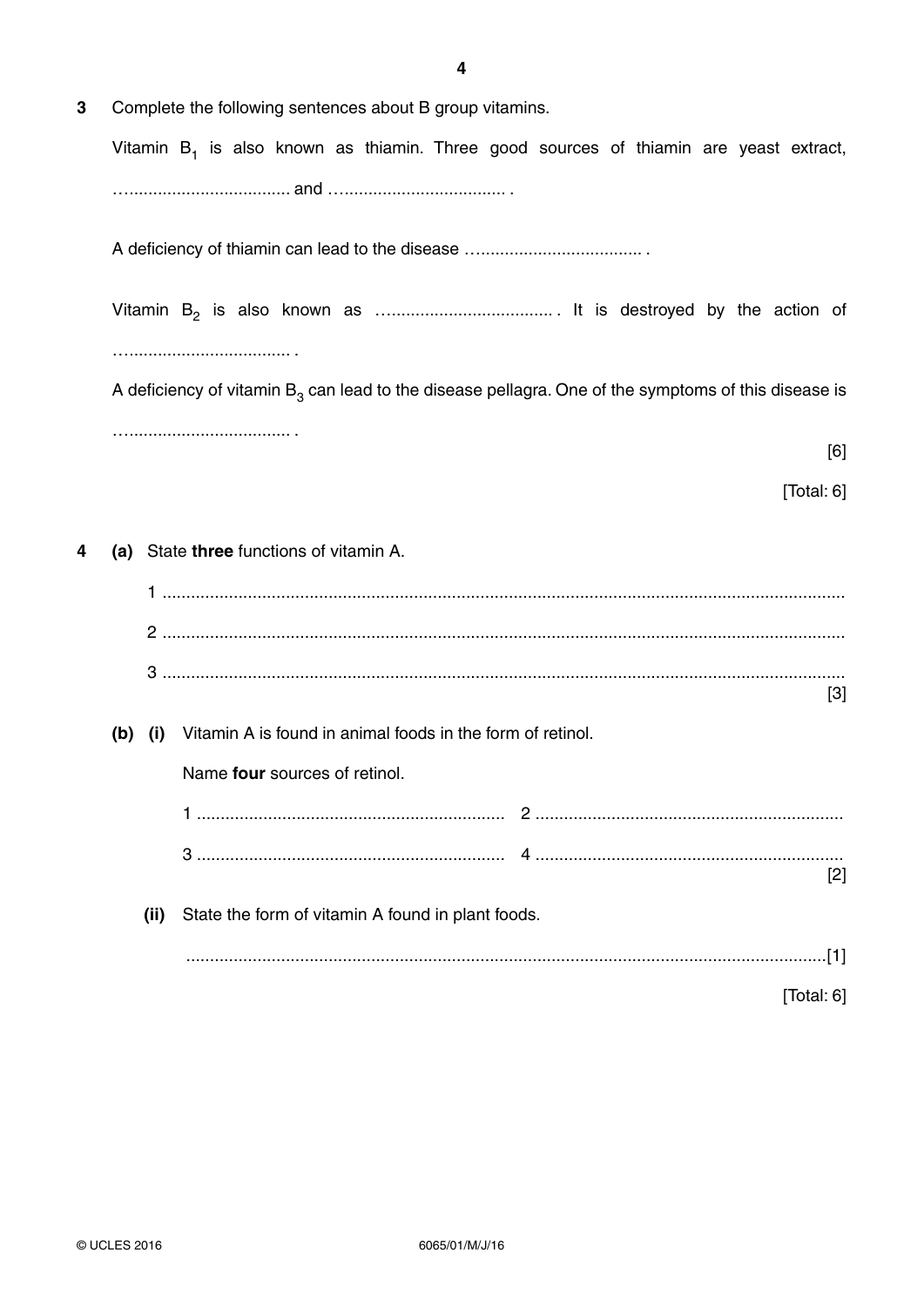Teenagers need energy-rich foods and B group vitamins in their diet. 5

State, with reasons, three other nutritional needs of teenage girls.

[Total: 6]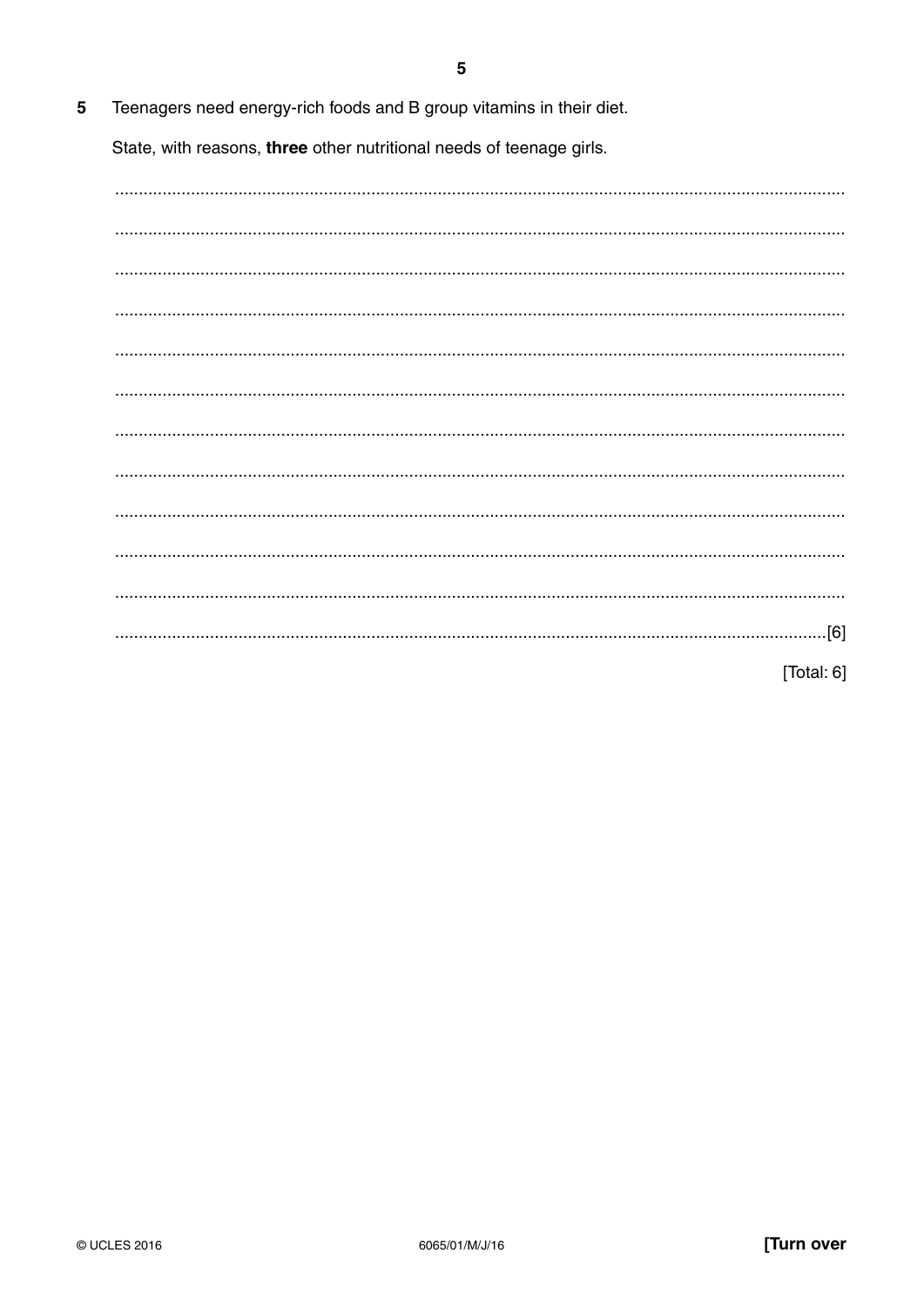### **Section B**

# Answer all questions.

| 6 |     | (a) Wheat is a cereal. Name four other cereals.                                                                                   |
|---|-----|-----------------------------------------------------------------------------------------------------------------------------------|
|   |     |                                                                                                                                   |
|   |     |                                                                                                                                   |
|   |     | $[2]$                                                                                                                             |
|   |     | (b) Give four reasons for the importance of cereals.                                                                              |
|   |     |                                                                                                                                   |
|   |     |                                                                                                                                   |
|   |     |                                                                                                                                   |
|   |     |                                                                                                                                   |
|   |     | $[4]$                                                                                                                             |
|   |     | [Total: $6$ ]                                                                                                                     |
| 7 |     | A basic recipe for making bread uses the following ingredients:                                                                   |
|   |     | 200 g strong plain flour<br>12g fresh yeast or 1 tsp dried yeast<br>1 tsp sugar<br>1 tsp salt<br>125 ml warm water                |
|   | (a) | State four different ingredients which could be added to the recipe to increase non-starch<br>polysaccharide (NSP)/dietary fibre. |
|   |     |                                                                                                                                   |
|   |     |                                                                                                                                   |
|   |     |                                                                                                                                   |
|   |     | $[4]$                                                                                                                             |
|   | (b) | Give one reason why strong plain flour is used.                                                                                   |
|   | (c) | Give one reason why a person with coeliac disease should not eat this bread.                                                      |
|   |     |                                                                                                                                   |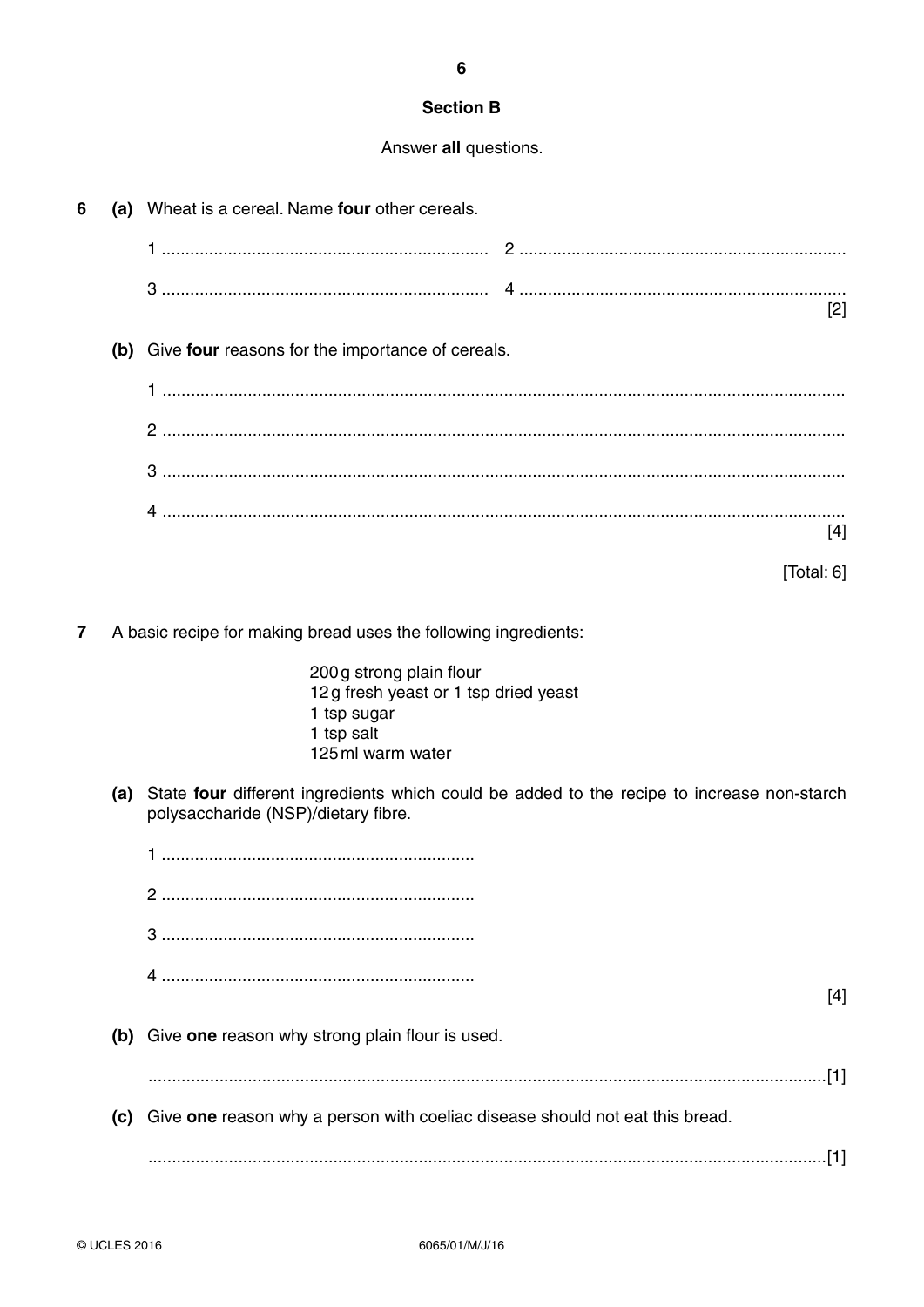(d) Give one reason why the temperature of the water for making the bread is important. (e) Give one function of the salt. (f) Describe and explain the changes which take place when bread is baked. (g) Mould is a microorganism which can grow on bread if it is stored in damp conditions. Name two other conditions which are needed for microorganisms to grow.  $[2]$ 

[Total: 15]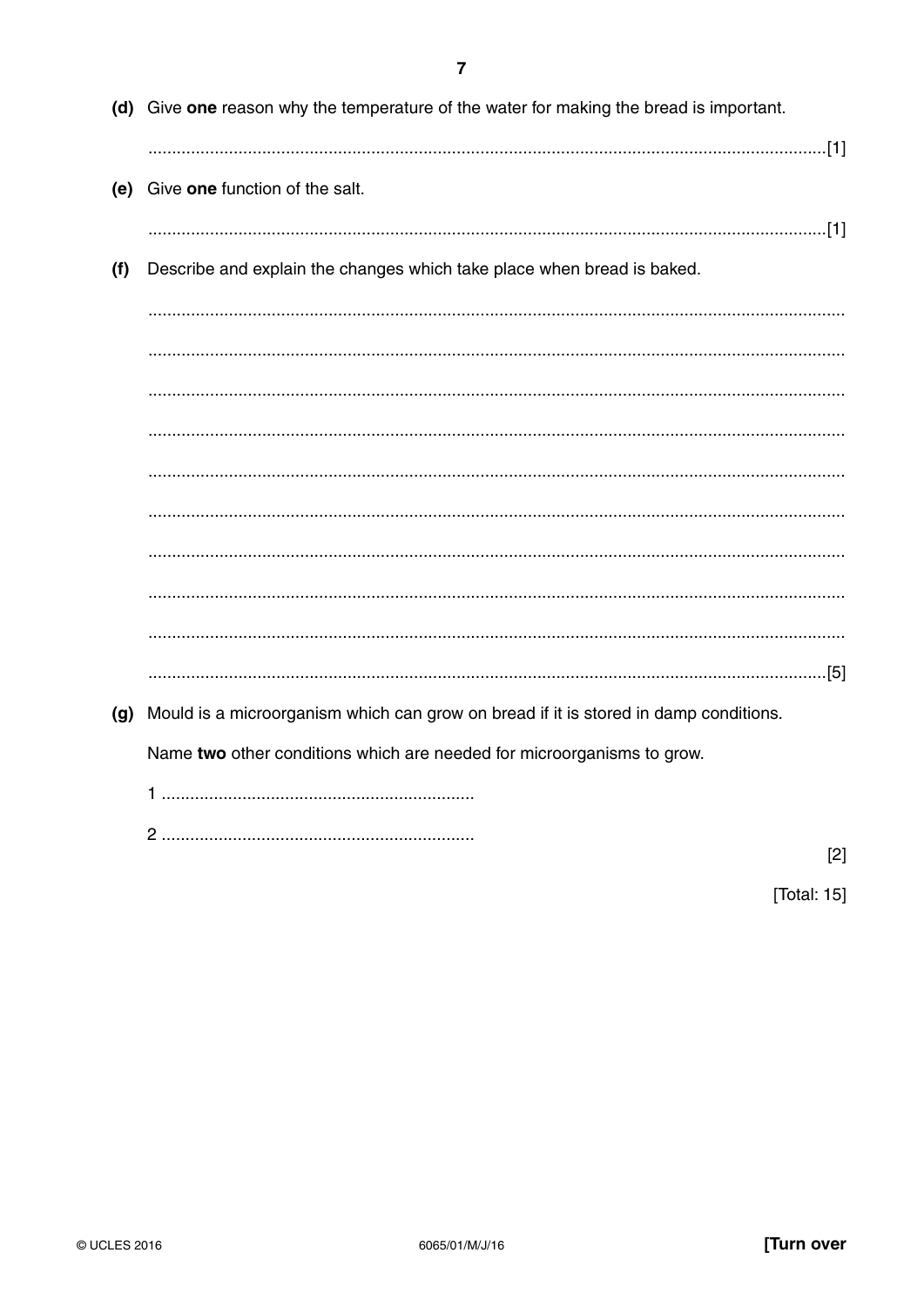| 8 | (a) Name three different methods of frying.                              |       |
|---|--------------------------------------------------------------------------|-------|
|   |                                                                          |       |
|   |                                                                          |       |
|   |                                                                          | $[3]$ |
|   | (b) Give three advantages of frying.                                     |       |
|   |                                                                          |       |
|   |                                                                          |       |
|   |                                                                          | $[3]$ |
|   | (c) State and explain five safety points to follow when frying.          |       |
|   |                                                                          |       |
|   |                                                                          |       |
|   |                                                                          |       |
|   |                                                                          |       |
|   |                                                                          |       |
|   |                                                                          |       |
|   |                                                                          |       |
|   |                                                                          |       |
|   |                                                                          |       |
|   |                                                                          |       |
|   |                                                                          | [5]   |
|   | (d) Describe the basic first aid treatment for a burn caused by hot fat. |       |
|   |                                                                          |       |
|   |                                                                          |       |
|   |                                                                          |       |
|   |                                                                          |       |
|   | [Total: 13]                                                              |       |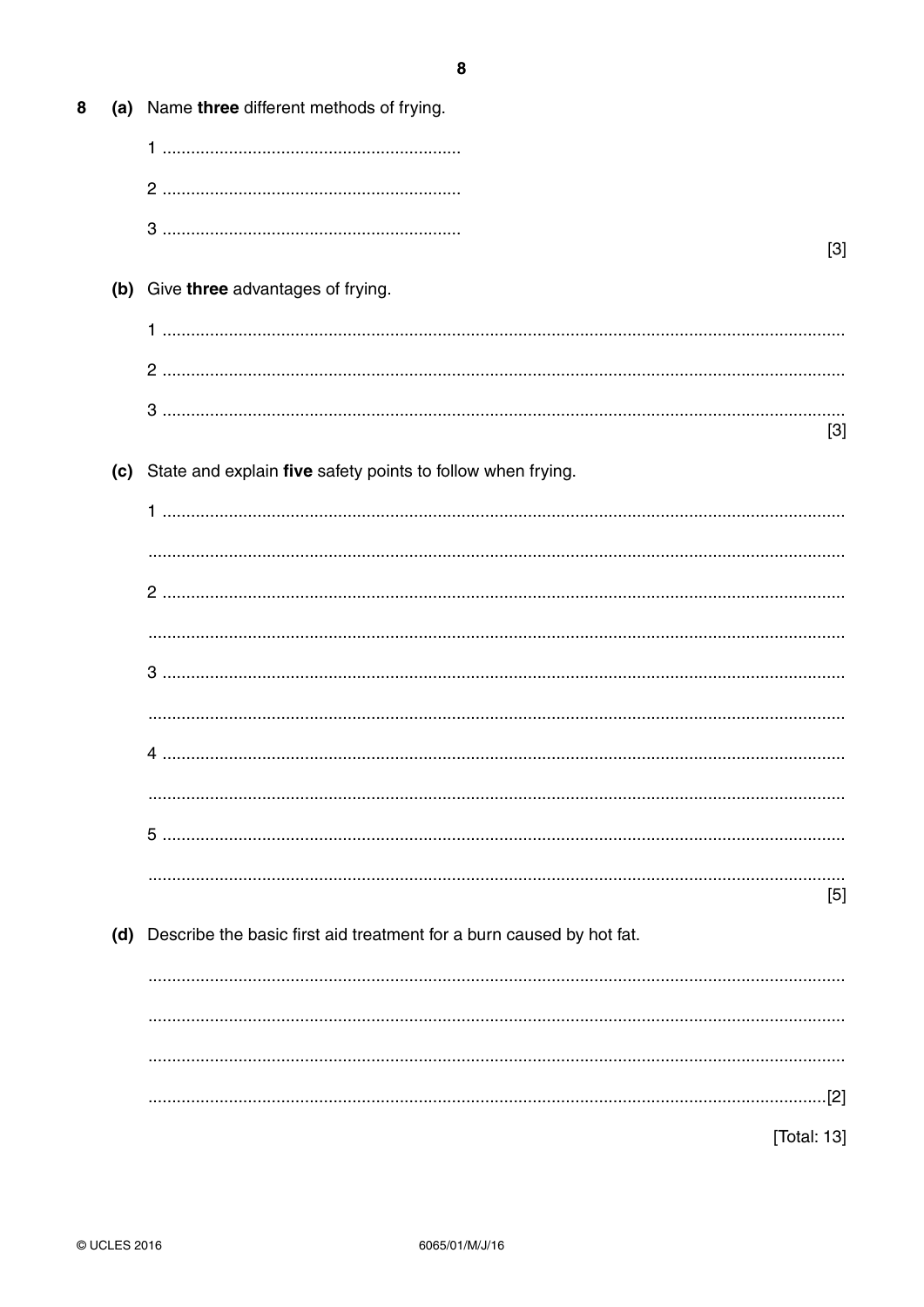| 9 | (a) Suggest four factors to consider when buying a new microwave oven.      |       |
|---|-----------------------------------------------------------------------------|-------|
|   |                                                                             |       |
|   |                                                                             |       |
|   |                                                                             |       |
|   |                                                                             |       |
|   |                                                                             |       |
|   |                                                                             |       |
|   |                                                                             |       |
|   |                                                                             | $[4]$ |
|   | (b) Give four disadvantages of using a microwave oven.                      |       |
|   |                                                                             |       |
|   |                                                                             |       |
|   |                                                                             |       |
|   |                                                                             |       |
|   |                                                                             |       |
|   |                                                                             |       |
|   |                                                                             |       |
|   |                                                                             |       |
|   |                                                                             | $[4]$ |
|   | (c) Describe how heat is transferred when cooking food in a microwave oven. |       |
|   |                                                                             |       |
|   |                                                                             |       |
|   |                                                                             |       |
|   |                                                                             |       |
|   |                                                                             |       |
|   |                                                                             | .[3]  |

[Total:  $11$ ]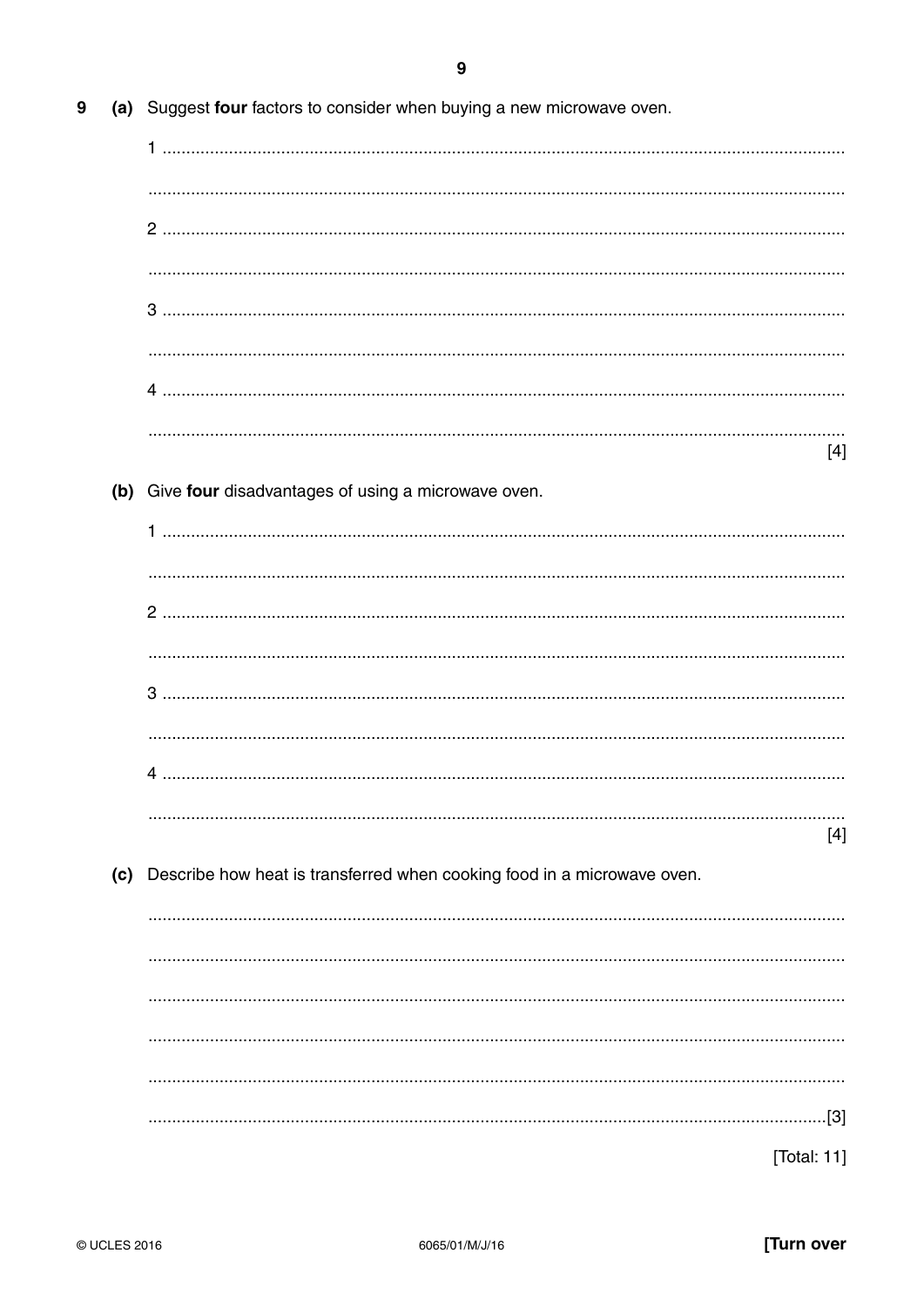# **Section C**

Answer either Question 10(a) or 10(b).

|           | 10 (a) Discuss the importance and functions of food packaging and labelling.<br>$[15]$                                                                                   |
|-----------|--------------------------------------------------------------------------------------------------------------------------------------------------------------------------|
| <b>OR</b> |                                                                                                                                                                          |
|           | (b) Discuss reasons for preserving food. Explain, with examples, how food spoilage is prevented<br>by removing moisture, reducing temperature and using sugar.<br>$[15]$ |
|           |                                                                                                                                                                          |
|           |                                                                                                                                                                          |
|           |                                                                                                                                                                          |
|           |                                                                                                                                                                          |
|           |                                                                                                                                                                          |
|           |                                                                                                                                                                          |
|           |                                                                                                                                                                          |
|           |                                                                                                                                                                          |
|           |                                                                                                                                                                          |
|           |                                                                                                                                                                          |
|           |                                                                                                                                                                          |
|           |                                                                                                                                                                          |
|           |                                                                                                                                                                          |
|           |                                                                                                                                                                          |
|           |                                                                                                                                                                          |
|           |                                                                                                                                                                          |
|           |                                                                                                                                                                          |
|           |                                                                                                                                                                          |
|           |                                                                                                                                                                          |
|           |                                                                                                                                                                          |
|           |                                                                                                                                                                          |
|           |                                                                                                                                                                          |
|           |                                                                                                                                                                          |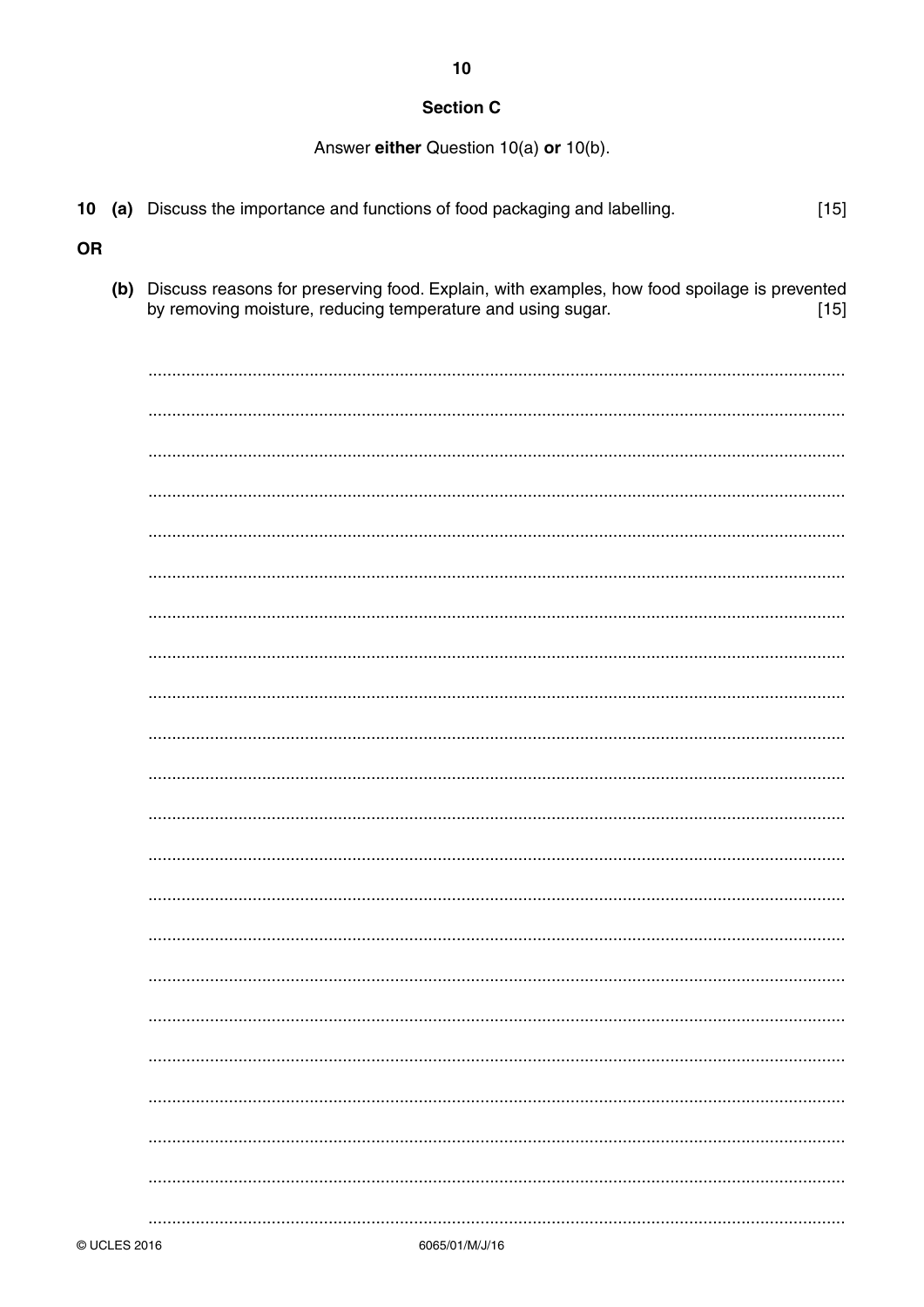© UCLES 2016